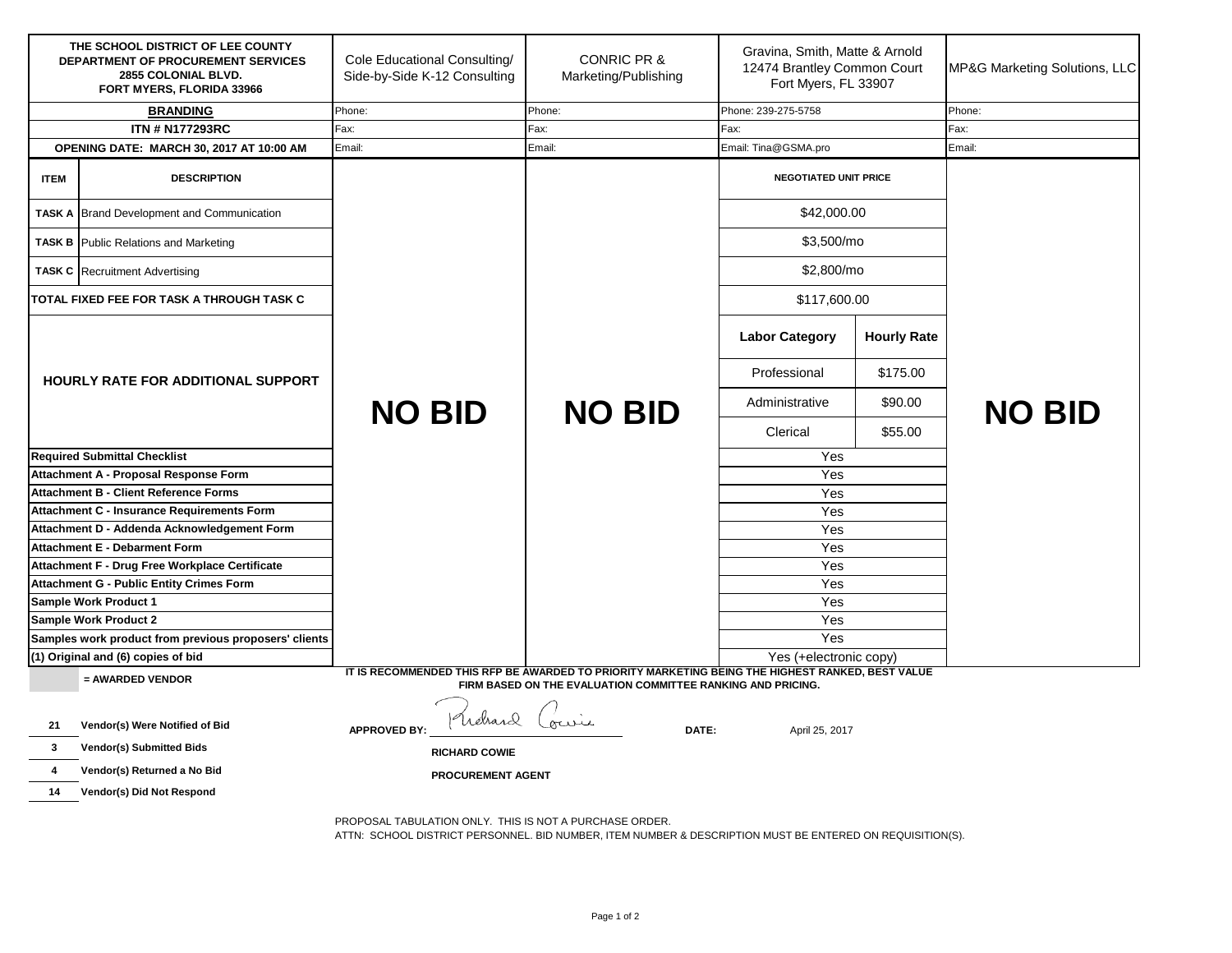| THE SCHOOL DISTRICT OF LEE COUNTY<br><b>DEPARTMENT OF PROCUREMENT SERVICES</b><br>2855 COLONIAL BLVD.<br>FORT MYERS, FLORIDA 33966 |                                                   | <b>Priority Marketing</b><br>8200 College Parkway<br>Suite 201<br>Fort Myers, FL 33919 |                          | Pushing the Envelope, Inc.<br>9111 West College Point Drive<br>Suite 110<br>Fort Myers, FL 33919 |                    |        | Take 5 Media Group |
|------------------------------------------------------------------------------------------------------------------------------------|---------------------------------------------------|----------------------------------------------------------------------------------------|--------------------------|--------------------------------------------------------------------------------------------------|--------------------|--------|--------------------|
| <b>BRANDING</b>                                                                                                                    |                                                   | Phone: 239-267-2638                                                                    |                          | Phone: 239-221-2858                                                                              |                    | Phone: |                    |
| <b>ITN # N177293RC</b>                                                                                                             |                                                   | Fax: 239-267-1811                                                                      |                          | Fax:                                                                                             |                    | Fax:   |                    |
| OPENING DATE: MARCH 30, 2017 AT 10:00 AM                                                                                           |                                                   | Email: Teri@prioritymarketing.com                                                      |                          | Email: Samantha@getpushing.com                                                                   |                    | Email: |                    |
| <b>ITEM</b>                                                                                                                        | <b>DESCRIPTION</b>                                | <b>NEGOTIATED UNIT PRICE</b>                                                           |                          | <b>NEGOTIATED UNIT PRICE</b>                                                                     |                    |        |                    |
|                                                                                                                                    | <b>TASK A Brand Development and Communication</b> | \$45,000.00                                                                            |                          | \$45,000.00                                                                                      |                    |        |                    |
|                                                                                                                                    | <b>TASK B</b> Public Relations and Marketing      |                                                                                        | \$4,000/mo<br>\$4,100.00 |                                                                                                  |                    |        |                    |
|                                                                                                                                    | <b>TASK C</b> Recruitment Advertising             | \$2,700/mo                                                                             |                          | \$3,800.00                                                                                       |                    |        |                    |
|                                                                                                                                    | TOTAL FIXED FEE FOR TASK A THROUGH TASK C         | \$125,400.00                                                                           |                          | \$45,000 and \$7,900/mo                                                                          |                    |        |                    |
|                                                                                                                                    |                                                   | <b>Labor Category</b>                                                                  | <b>Hourly Rate</b>       | <b>Labor Category</b>                                                                            | <b>Hourly Rate</b> |        |                    |
|                                                                                                                                    | <b>HOURLY RATE FOR ADDITIONAL SUPPORT</b>         | <b>Creative Services</b>                                                               | \$100.00                 | Design creativity                                                                                | \$80.00            |        |                    |
|                                                                                                                                    |                                                   | <b>Event Planning</b>                                                                  | \$100.00                 | Production<br>Coordination                                                                       | \$85.00            |        | <b>NO BID</b>      |
|                                                                                                                                    |                                                   | Media<br>Spokesperson                                                                  | \$100.00                 | PR/Marketing                                                                                     | \$95.00            |        |                    |
|                                                                                                                                    | <b>Required Submittal Checklist</b>               | Yes                                                                                    |                          | Yes                                                                                              |                    |        |                    |
|                                                                                                                                    | Attachment A - Proposal Response Form             | Yes                                                                                    |                          | Yes                                                                                              |                    |        |                    |
|                                                                                                                                    | <b>Attachment B - Client Reference Forms</b>      | Yes                                                                                    |                          | Yes                                                                                              |                    |        |                    |
|                                                                                                                                    | Attachment C - Insurance Requirements Form        | Yes                                                                                    |                          | Yes                                                                                              |                    |        |                    |
|                                                                                                                                    | Attachment D - Addenda Acknowledgement Form       | Yes                                                                                    |                          | Yes                                                                                              |                    |        |                    |
| <b>Attachment E - Debarment Form</b>                                                                                               |                                                   | Yes                                                                                    |                          | Yes                                                                                              |                    |        |                    |
| Attachment F - Drug Free Workplace Certificate                                                                                     |                                                   | Yes                                                                                    |                          | Yes                                                                                              |                    |        |                    |
| <b>Attachment G - Public Entity Crimes Form</b>                                                                                    |                                                   | Yes                                                                                    |                          | Yes                                                                                              |                    |        |                    |
| <b>Sample Work Product 1</b>                                                                                                       |                                                   | Yes                                                                                    |                          | Yes                                                                                              |                    |        |                    |
| <b>Sample Work Product 2</b>                                                                                                       |                                                   | Yes                                                                                    |                          | Yes                                                                                              |                    |        |                    |
| Samples work product from previous proposers' clients                                                                              |                                                   | Yes                                                                                    |                          | Yes                                                                                              |                    |        |                    |
| (1) Original and (6) copies of bid                                                                                                 |                                                   | Yes (+electronic copy)                                                                 |                          | Yes                                                                                              |                    |        |                    |

 **= AWARDED VENDOR**

**21 Vendor(s) Were Notified of Bid**

**3 Vendor(s) Submitted Bids**

**4 Vendor(s) Returned a No Bid**

**14 Vendor(s) Did Not Respond**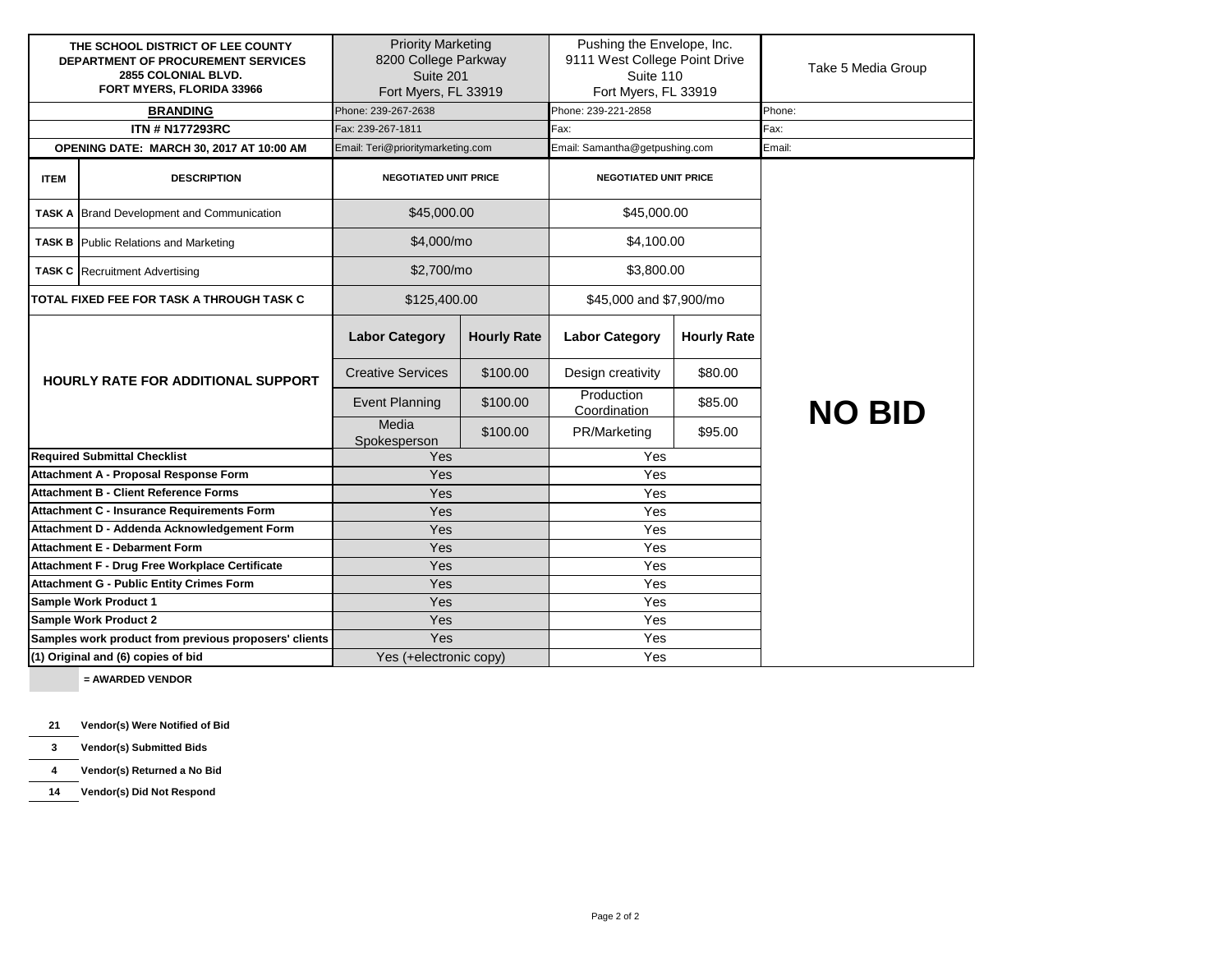| <b>Branding</b><br><b>ITN No. N177293RC</b><br><b>Evaluation Committee</b><br><b>Final Scoring of Interviews/Negotiations</b><br>April 24, 2017 |              |             |  |  |  |
|-------------------------------------------------------------------------------------------------------------------------------------------------|--------------|-------------|--|--|--|
| <b>VENDOR</b>                                                                                                                                   | <b>SCORE</b> | <b>RANK</b> |  |  |  |
| <b>GRAVIN, SMITH, MATTE &amp; ARNOLD</b><br><b>MARKETING</b>                                                                                    | 313          | 3           |  |  |  |
| <b>PRIORITY MARKETING OF SWFL</b>                                                                                                               | 364          |             |  |  |  |
| PUSHING THE ENVELOPE, INC.                                                                                                                      | 350          | 2           |  |  |  |

**\_21\_ Vendors invited to submit a proposal** 

13\_Vendor submitted a responsive proposal

 $\underline{4}$  Vendor submitted a NO BID

14\_Vendors did not respond

APPROVED BY: Phehard Courie DATE: <u>April 24, 2017</u>